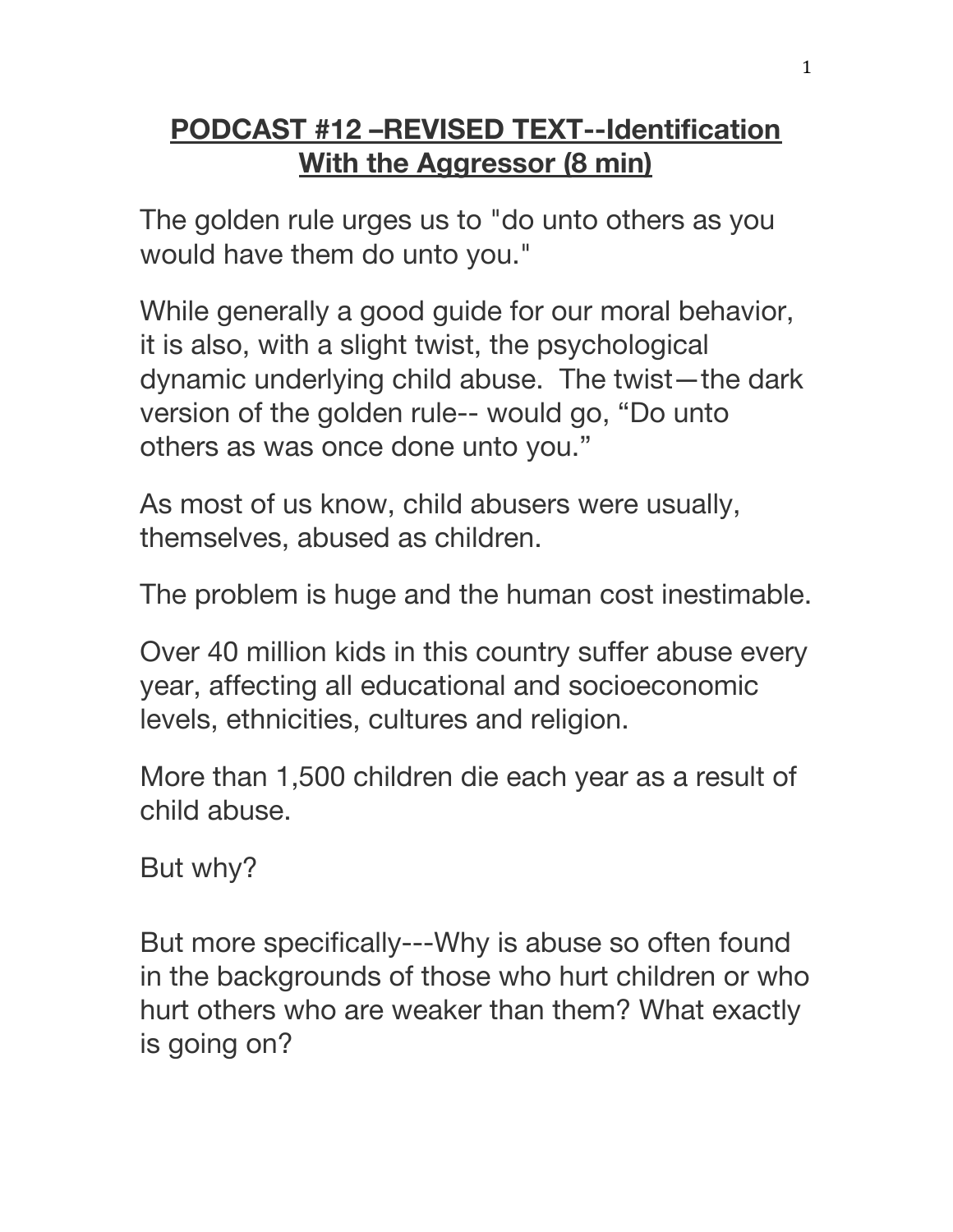First, we have to better define abuse. Abuse can come in many forms. It can be sexual; it can include overt physical violence; more often it's emotional. So, for example, severe neglect qualifies as emotional abuse.

But all forms of abuse rest on the same psychological foundation as the overt physical violence typically associated with the term "child abuse."

So, again--what IS this foundation? The key, I think, to understanding this tragic pattern is found in what psychologists call "identification with the aggressor."

Simply put, when a child is frightened and hurt by an adult, that child tends to grow up feeling and acting similar to that adult.

This is what we mean by identification.

NOW, on its face, even if familiar, this pattern may seem a bit puzzling. Why would a child choose, even unconsciously, to become like someone who is abusive?

The reason the child does so is in order to feel safer.

Here's the heart of the matter: In the child's mind, he or she feels safer being the "doer" than the "done-to," the powerful rather than the powerless, and the one who inflicts pain rather than its victim.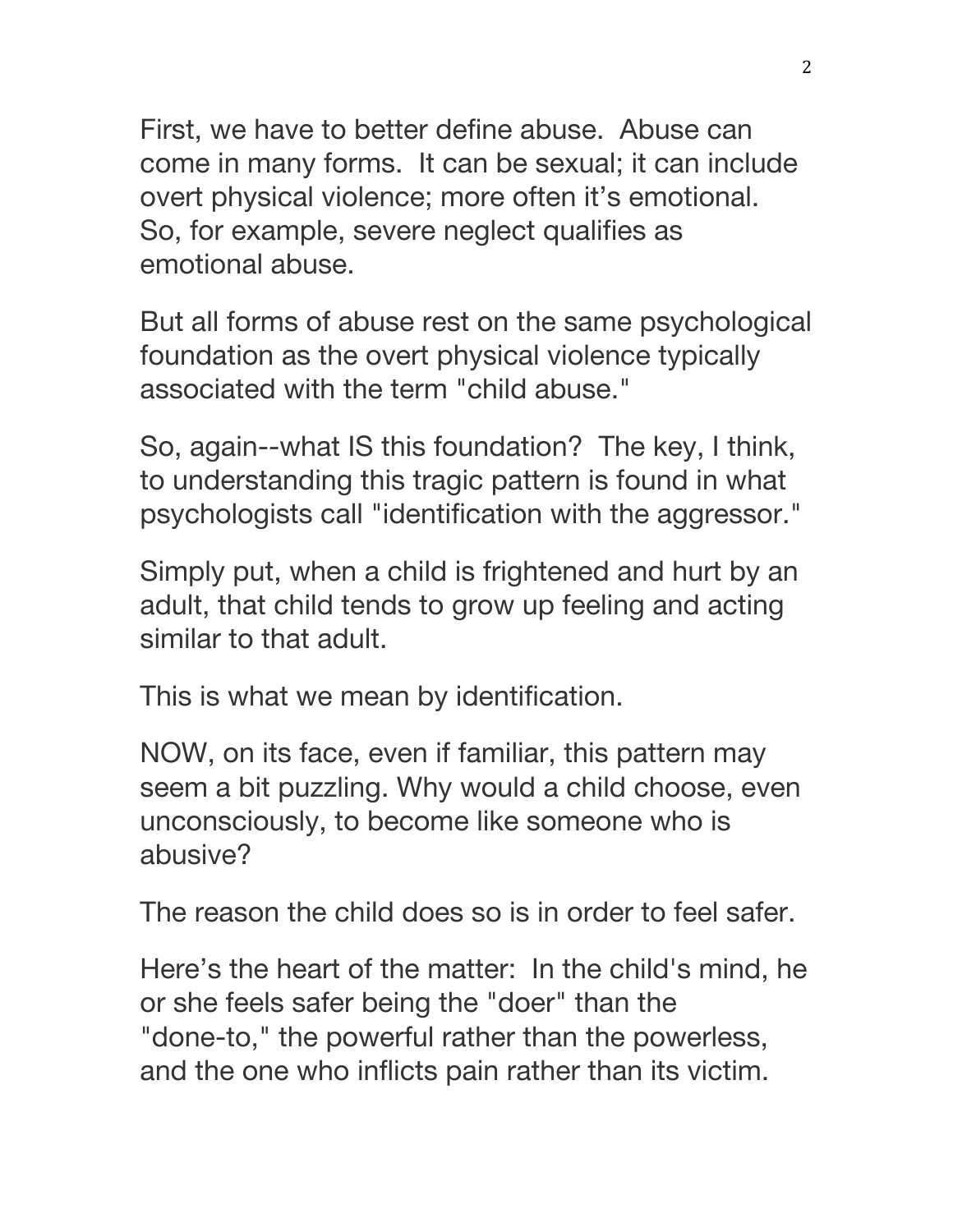The child would rather be a chip off a violent parent's block than be hit in the head with that block.

There's nothing more distressing, nothing more painful and intolerable than helplessness. None of us can tolerate helplessness for very long.

Helplessness is one of the most toxic of human emotions.

Our psyches—the human psyche, in fact--will attempt to do anything to escape being in a helpless position, even if it means turning around and putting someone else in that position.

When the abused child grows up to abuse others, in that moment of violence, or in that moment of emotional rejection, there is a shift from helpless and frightened object to frightening subject ---and THAT SHIFT, from object to subject, from passive to active, FEELS urgent and automatic.

Sometimes the harm done to the weaker person is rationalized or attempts are made to justify it, but the true motive is unconscious and its origins are ancient.

Sometimes the trigger for the abusive adult is something about the child that makes him or her feel helpless. Say, for example, that person's child is obstinate, oppositional, disobedient, or just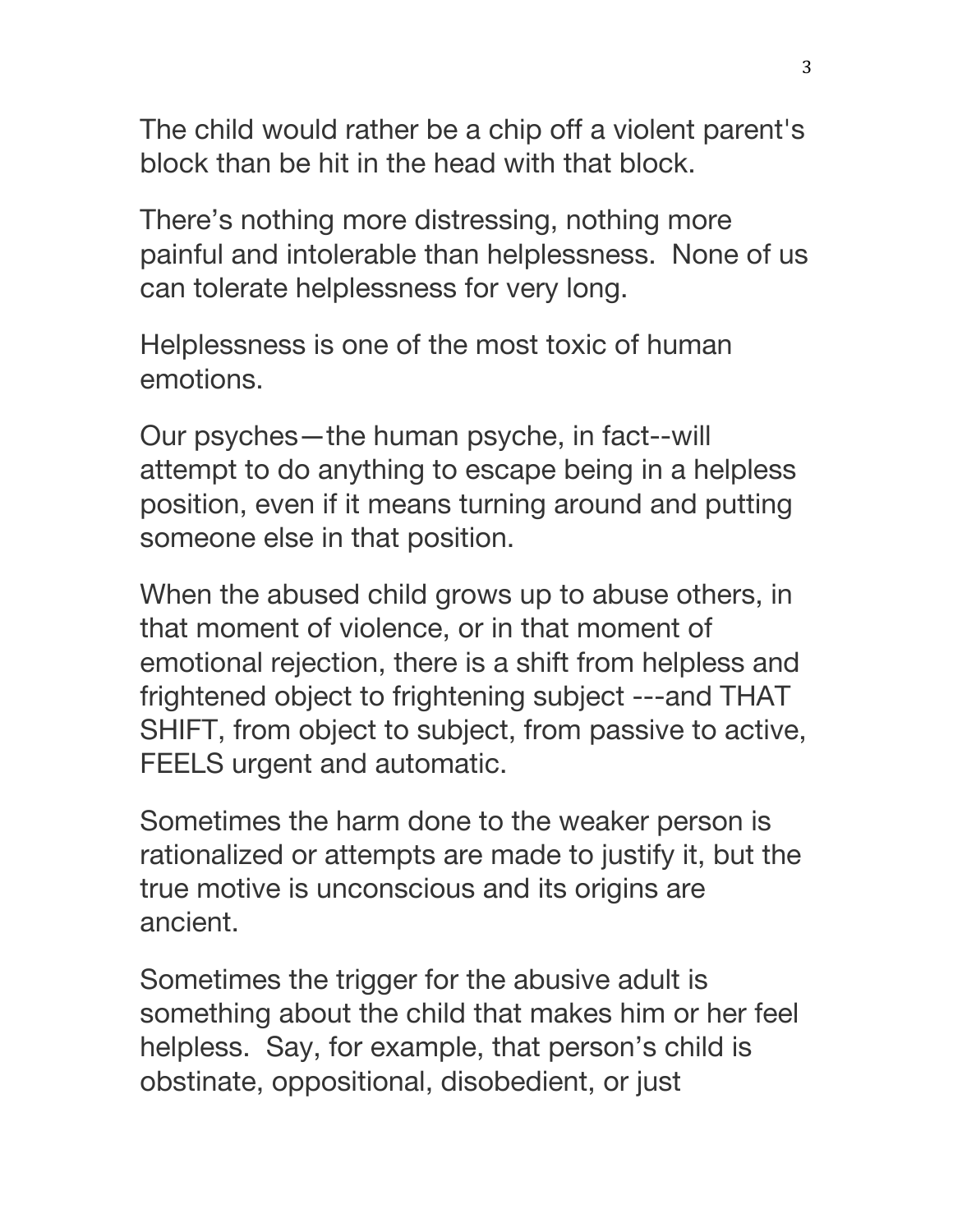inconsolably cranky. The parent's will is being thwarted, momentarily making that parent feel powerless. But for the parent who grew up experiencing helplessness in toxic forms, these old feelings are now re-triggered, -- it's almost like, on an unconscious level, the adult is re-experiencing something that was traumatic from his or her own childhood-- and the adult's solution – even if momentary-to this feeling of powerless-ness is to become a powerful aggressor. The adult's childhood trauma is re-surfacing and the switch from passive to active, from being the victim to being a victimizer is an automatic defense. The adult, in other words, uses this "identification with the aggressor" to escape dangerous feelings of helplessness and weakness.

Parents have an awesome power and authority over children, an authority that is physical and emotional. This power, inherent in a family, too often offers adults a safe opportunity to repeat the painful patterns of their own childhoods, but this time they're the ones inflicting the pain rather than the ones on the receiving end.

We all know that, ideally, the exercise of this authority must be tempered by love, patience and empathy.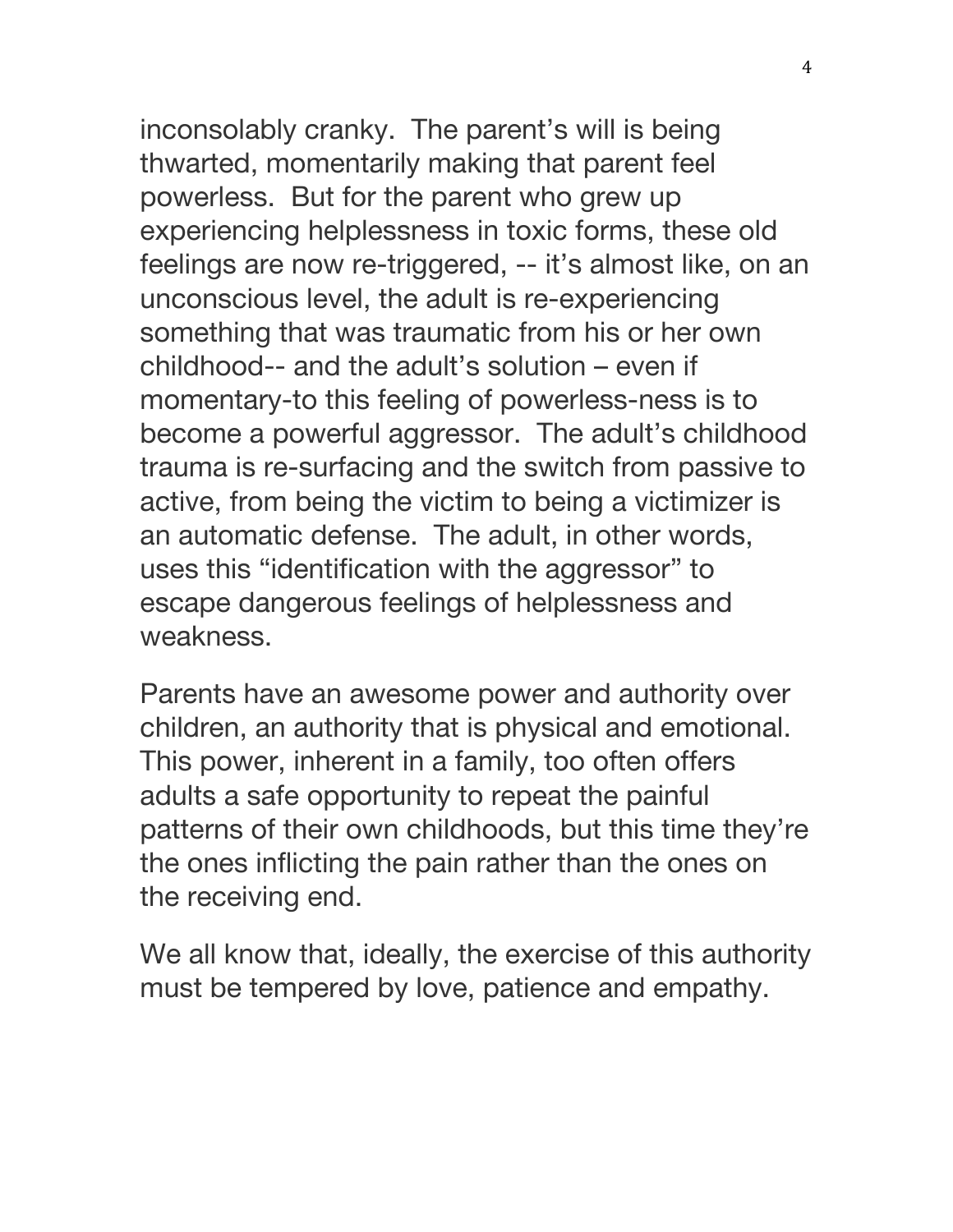Too often, it serves to protect the adult from feelings of helplessness inherited from his or her own childhood.

Now, there is one other dimension of identifying with the aggressor that makes people resort to this defense growing up. When we identify with someone, we feel closer to that person. Identification with a parent is a way of being connected to that parent. Sharing a character trait enables one to share a precious emotional space with a parent who might otherwise be quite problematic and difficult to relate to. So, even if the parent is abusive, or scary, becoming a scary abuser serves the unconscious purpose of fostering a feeling of belonging, of being in the same boat, of being "one with the parent."

We can, I think, see this pattern of "identifying with the aggressor" being played out on a social level. We see it, for example, in fraternity hazing and other hazing rituals where older classmates or veterans abuse newcomers in the same way they were abused. And on an even bigger level, social groups often engage in this type of repetition. For example, poor whites, themselves victimized by ruling elites, turn the tables and victimize people of color. These social phenomena all have identification with the aggressor at their psychological heart.